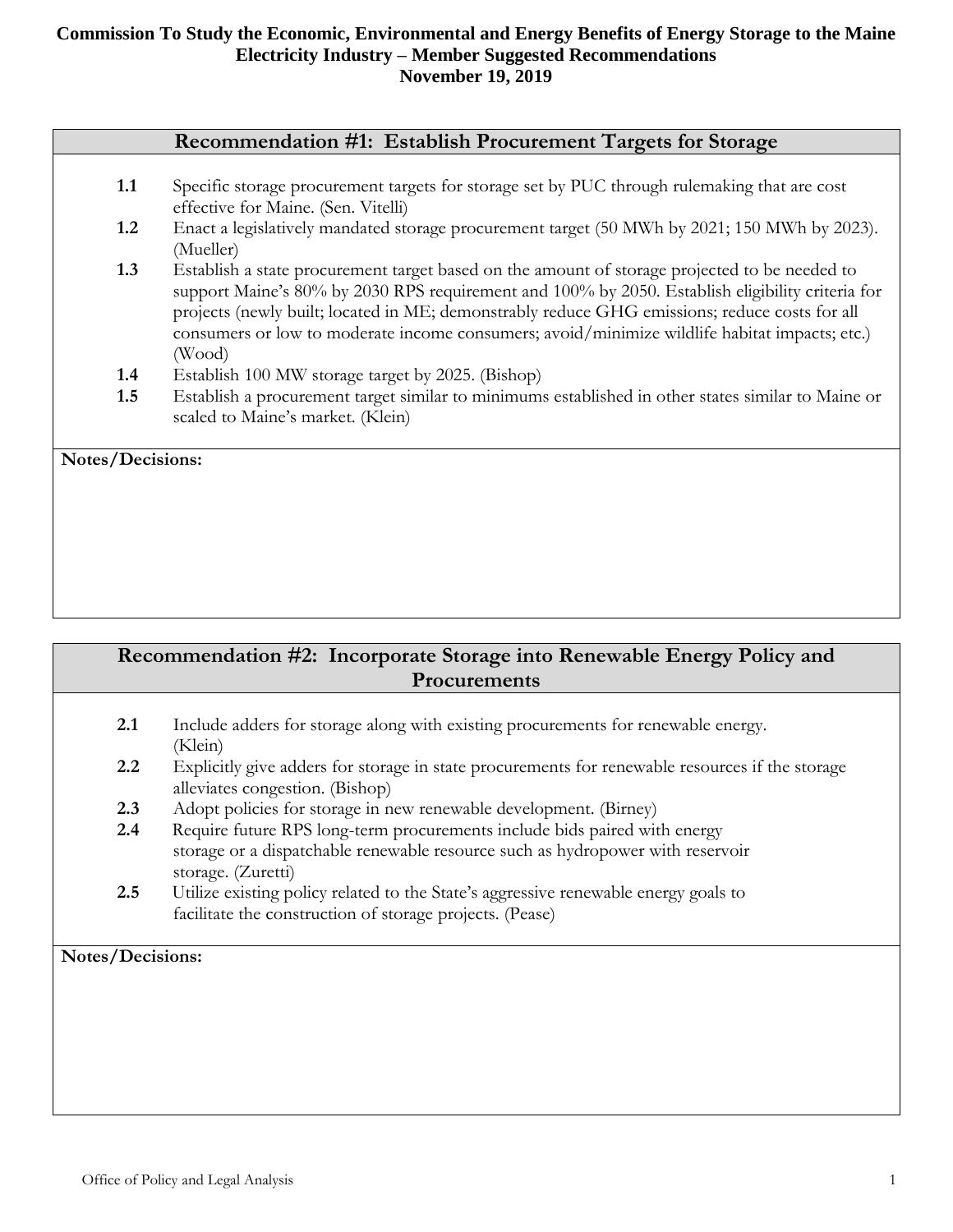# **Recommendation #3: Create Incentives Through Programs\* or Tax Initiatives**

- **3.1** Provide property tax abatement or sale tax exemptions for energy storage equipment. (Zuretti)
- **3.2** Incentivize the development of storage for large energy users. (Birney)
- **3.3** Develop a program similar to MA's Advancing Commonwealth Energy Storage Program (ACES) which provides grants to energy storage projects that test various, multi-use business cases for storage. (Pease)
- **3.4** Offer storage rebates (like the MA STORM Bill) for outage affected customers and critical infrastructure/first responders. In ME this would incentivize storage in rural areas that are often subject to extended outages during storm events. (Mueller)
- **3.5** Implement a Bring-Your-Own-Device (BYOD) program like other NE states which uses customer sited, non-utility owned battery storage to meet peak demands thus reducing costs for all customers. (Mueller)

\*See more program-based suggestions under Recommendation #4

**Notes/Decisions:**

# **Recommendation #4: Incorporate Storage into Energy Efficiency Programs**

- **4.1.** Amend provisions of Title 35-A, chapter 97 to ensure definitions of "efficiency" affirmatively include energy storage so that the Efficiency Maine Trust has express authority to incentivize behind the meter storage options for Maine energy consumers. (Sen. Vitelli)
- **4.2** Ensure the EMT has the statutory authority necessary to advance energy storage as a measure to improve overall grid efficiency. (Wood)
- **4.3** Provide additional funding for the EMT to reduce the impact on peak demand and require more education to manage energy use in a manner that curtails use during peak times in order to reduce the need to add storage to the system. (Birney)
- **4.4** Investigate to determine if the EMT needs to offer additional incentives or perform targeted advertising/networking/etc. to advance pilots, especially those that could have a storage component. (Klein)
- **4.5** Residential batteries should be added to the list of things the EMT gives rebates for, especially in concert with distributed renewable energy systems. (Klein)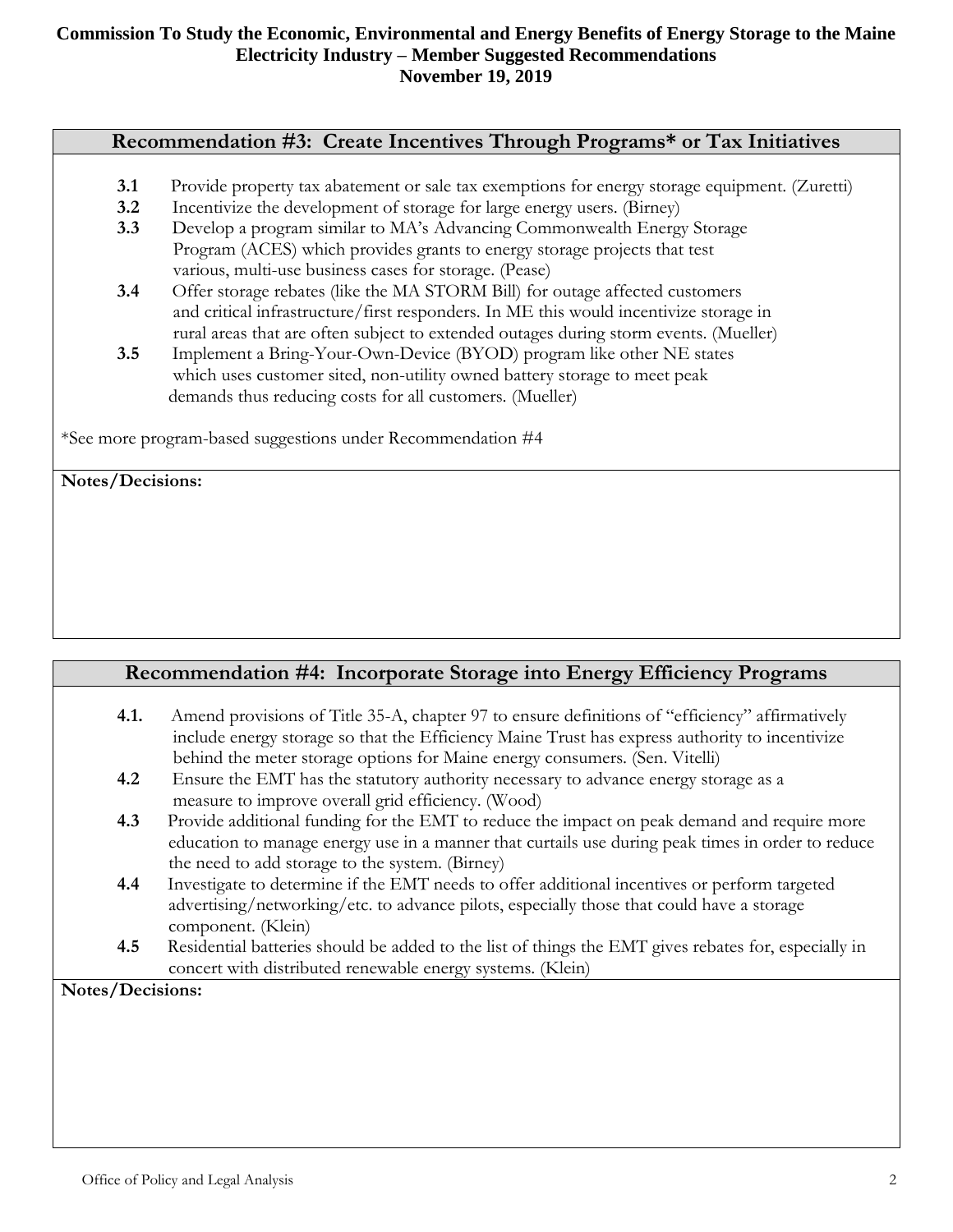# **Recommendation #5: Direct Further Study of Energy Storage Policy**

- **5.1** Request that the Climate Council and its subcommittees study storage for the long-term and ensure that a clear cost-benefit analysis is performed before enacting any long-term goals. Direct the PUC and Climate Council to consider storage a part of any plans to enhance Maine's grid stability. (Sen. Vitelli)
- **5.2** Perform quantitative modeling and Maine specific data analysis to develop a detailed and prioritized list of Maine specific needs and goals related to the potential benefits of storage then develop a coordinated set of policy actions to incentivize the amount and type of storage needed. (Klein)
- **5.3** Look further into the extent to which properly formulated and deployed time-of-use programs, based on innovative best practices could send the right price signals to consumers and which policies are friendlier to increasing energy storage. (Klein)
- **5.4** An additional study should be performed into the overall impact of energy storage on carbon emissions and study the long-range effects on Maine for each of the option reviewed (or recommended) by the commission. (Birney)

**Notes/Decisions:**

# **Recommendation #6: Explore/Implement Rate Design Options to Encourage Storage**

- **6.1** Cost savings from peak shaving would create additional economic incentives to invest in behind the meter storage if there was time of use rates for both the transmission and distribution and supply portions of a customer's bill. (Rep. Grohoski)
- **6.2** Offer some type of incentive or regulatory directive for utilities to deploy and consumers to adopt time-of-use rates based on existing best practices. (Klein)
- **6.3** Look into and enact regulations to improve utility rate design to account for the value to ratepayers of avoided transmission. (Rep. Grohoski)
- **6.4** Move towards modernized rate design. (Rep. Riley)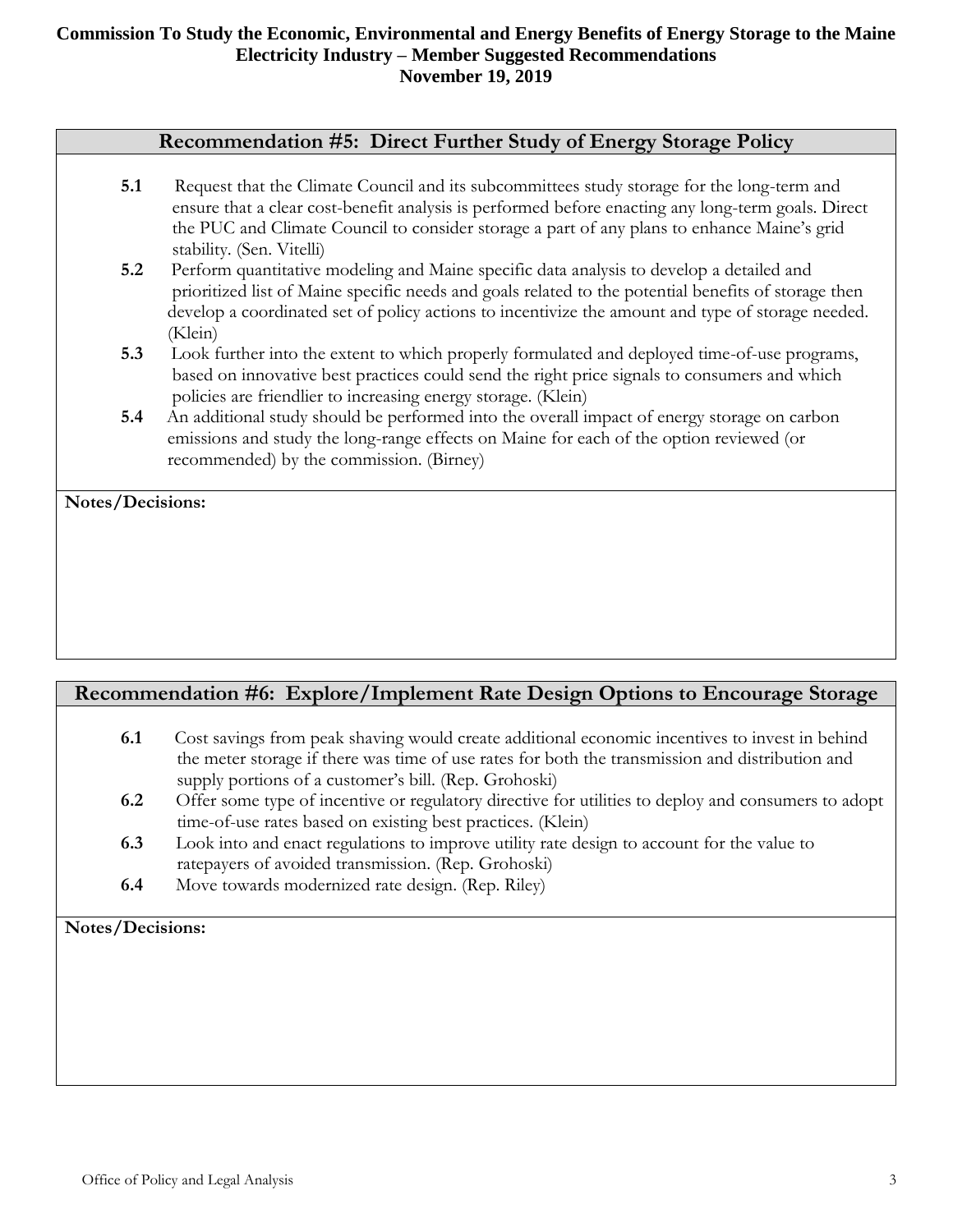#### **Recommendation #7: Ensure Proper Codes and Standards are in Place**

- **7.1** Improve/streamline interconnection requirements for storage and adopt safety and performance codes for storage. (Rep. Grohoski)
- **7.2** Amend interconnection tariff, and implement safety and performance codes/standards. (Bishop)

**Notes/Decisions:**

# **Recommendation #8: Address Decommissioning and End-of-Life Remediation**

- **8.1** Require decommissioning plans for storage facilities. (Rep. Grohoski)
- **8.2** Adopt policy for remediation of equipment, especially hazardous waste when its life cycle is complete. (Birney)

**Notes/Decisions:**

# **Recommendation #9: Encourage Utilities to Invest in Storage**

- **9.1** Create a regulatory structure to allow investor-owned T&D's to own and dispatch storage at or near utility substations that considers how the costs are recovered and the field is leveled with non-utility investors. (Rep. Grohoski)
- **9.2** Create mechanisms to incent T&D utilities to invest in storage infrastructure that enables renewable generation by allowing utilities to place those costs into customer rates outside of a general rate case. (Pease)